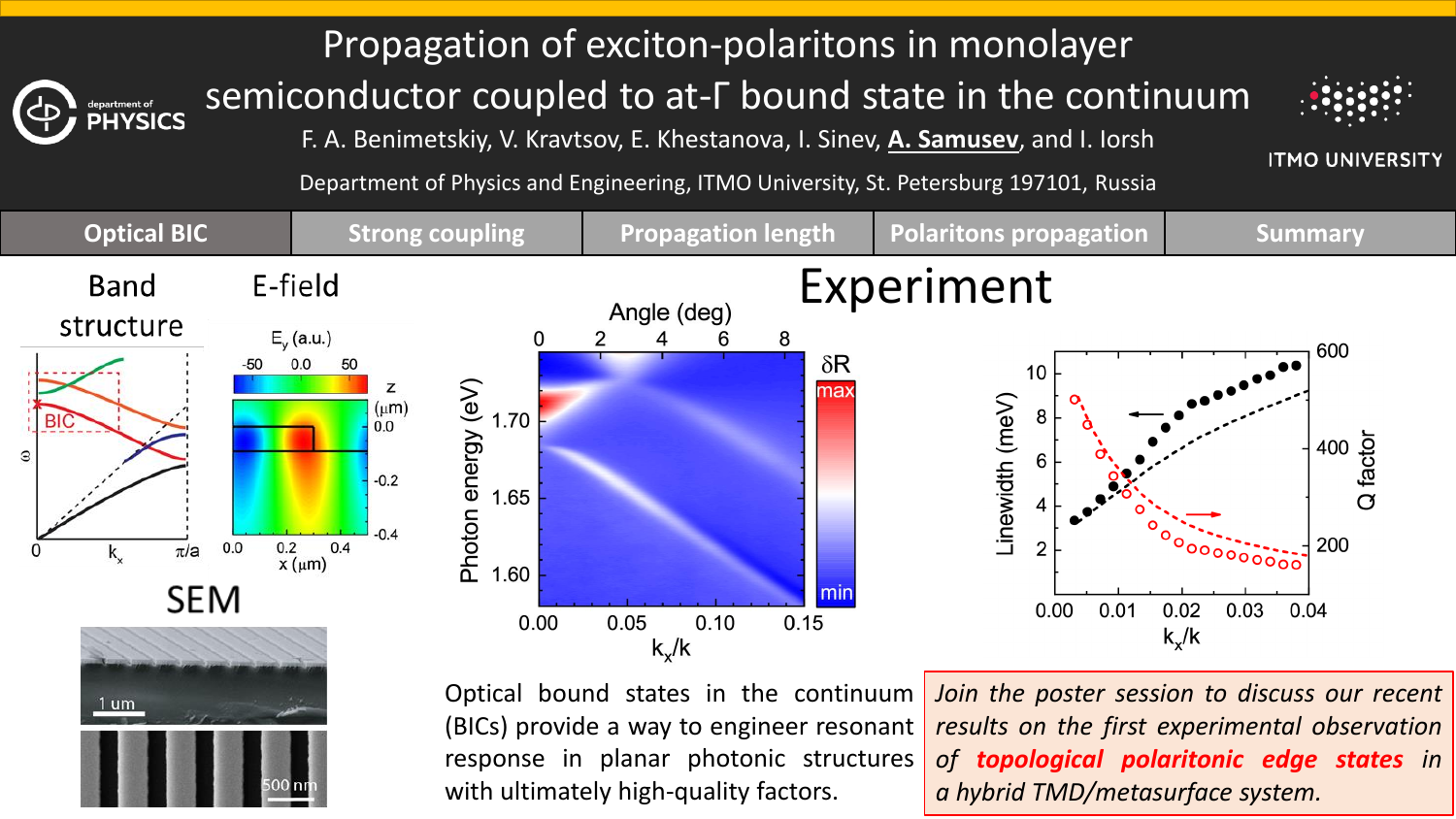#### Propagation of exciton-polaritons in monolayer semiconductor coupled to at-Г bound state in the continuum

F. A. Benimetskiy, V. Kravtsov, E. Khestanova, I. Sinev, **A. Samusev**, and I. Iorsh



**ITMO UNIVERSITY** 

Department of Physics and Engineering, ITMO University, St. Petersburg 197101, Russia



Schematic of a hybrid 1L MoSe<sub>2</sub>/hBN/PCS structure

Angle-resolved reflectance spectra of the hybrid sample, showing the upper and lower polariton branches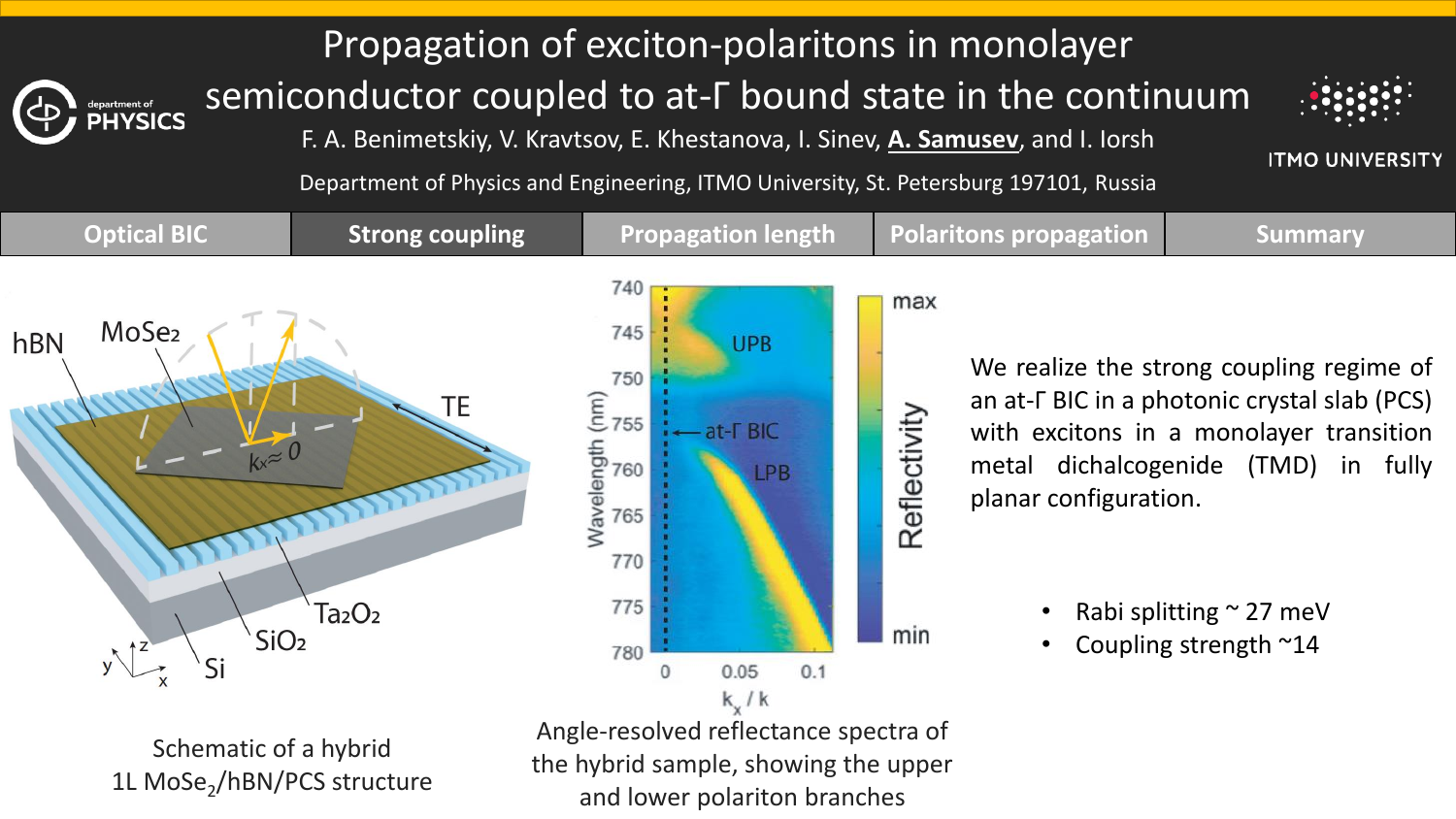#### Propagation of exciton-polaritons in monolayer semiconductor coupled to at-Г bound state in the continuum

F. A. Benimetskiy, V. Kravtsov, E. Khestanova, I. Sinev, **A. Samusev**, and I. Iorsh



**ITMO UNIVERSITY** 

Department of Physics and Engineering, ITMO University, St. Petersburg 197101, Russia



Schematic of a hybrid 1L MoSe<sub>2</sub>/hBN/PCS structure polariton branch dispersion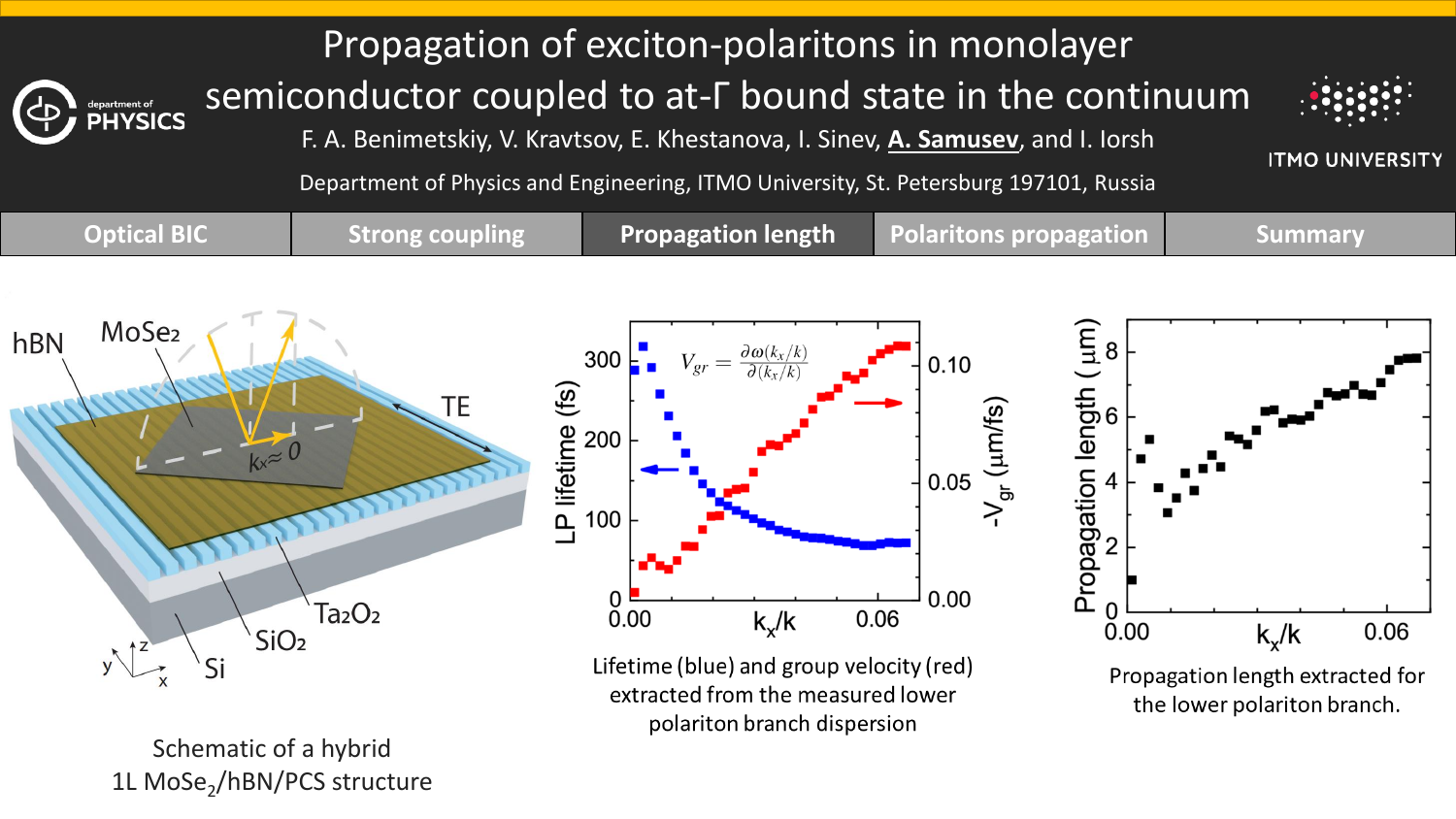Propagation of exciton-polaritons in monolayer semiconductor coupled to at-Г bound state in the continuum

F. A. Benimetskiy, V. Kravtsov, E. Khestanova, I. Sinev, **A. Samusev**, and I. Iorsh



**ITMO UNIVERSITY** 

Department of Physics and Engineering, ITMO University, St. Petersburg 197101, Russia